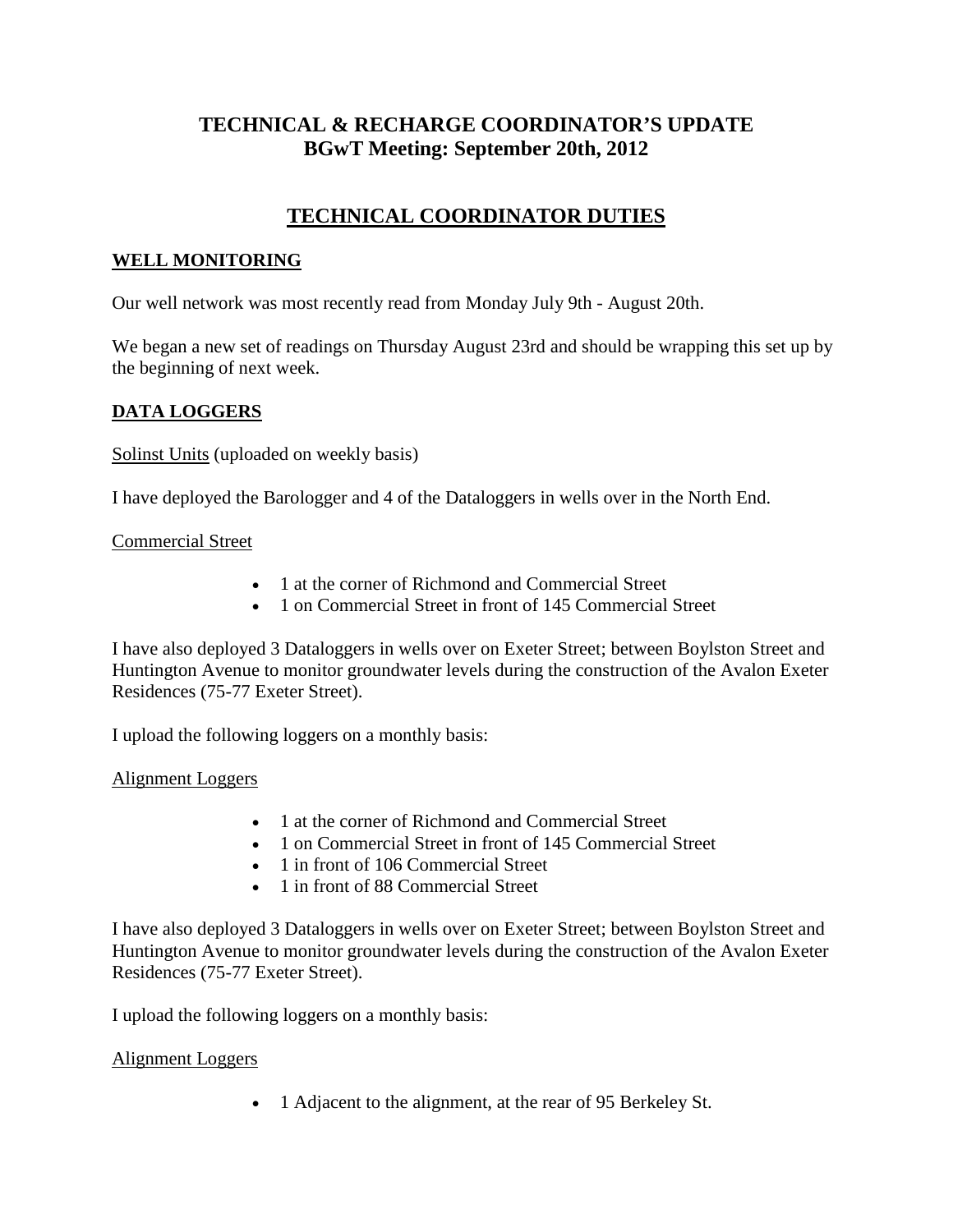- 1 Between Turnpike Crash Wall and the Railroad alignment, underneath the Berkeley St. Bridge
- 1 Between Turnpike Crash Wall and the Railroad alignment, underneath the Clarendon Street Bridge, between Columbus Avenue and Stanhope Street (CURRENTLY NOT FUNCTIONING)
- 1 Between Turnpike Crash Wall and the Railroad alignment, underneath the Columbus Ave. Bridge, between Berkeley and Clarendon Streets
- 1 Between Turnpike Crash Wall and the Railroad alignment, underneath the Arlington St. Bridge (REPLACED AND RESTARTED ON 8/14/12 BY GZA)

### In-Situ Units

16 of our 21 In-Situ Dataloggers are deployed throughout the west zone. I upload the following loggers on a weekly basis:

### Storrow Drive

- 4 from Embankment Rd. Clarendon St.
- Levels in all four of these wells are over elev. 4'

## Dartmouth Street

- 8 from Beacon St. Commonwealth Ave.
- We will keep these loggers in place until BWSC has relined the sewer and the levels in this area come back up

### Ellis Neighborhood

- 1 at the corner of Berkley & Chandler St.
- 1 on Saint Charles St.
- 2 on Cazenove St.

### Meetings

Elliott  $\&$  I met with the new Executive Director of the Beacon Hill Civic Association, Mary Lee Halpin. Ms. Halpin would us to make a presentation to the Association updating them on the Trust's efforts sometime this Fall.

Elliott & I met with the Technical Advisory Committee. We reviewed hot spots, well and logger data, ways to confirm well functionality, and future potential well locations.